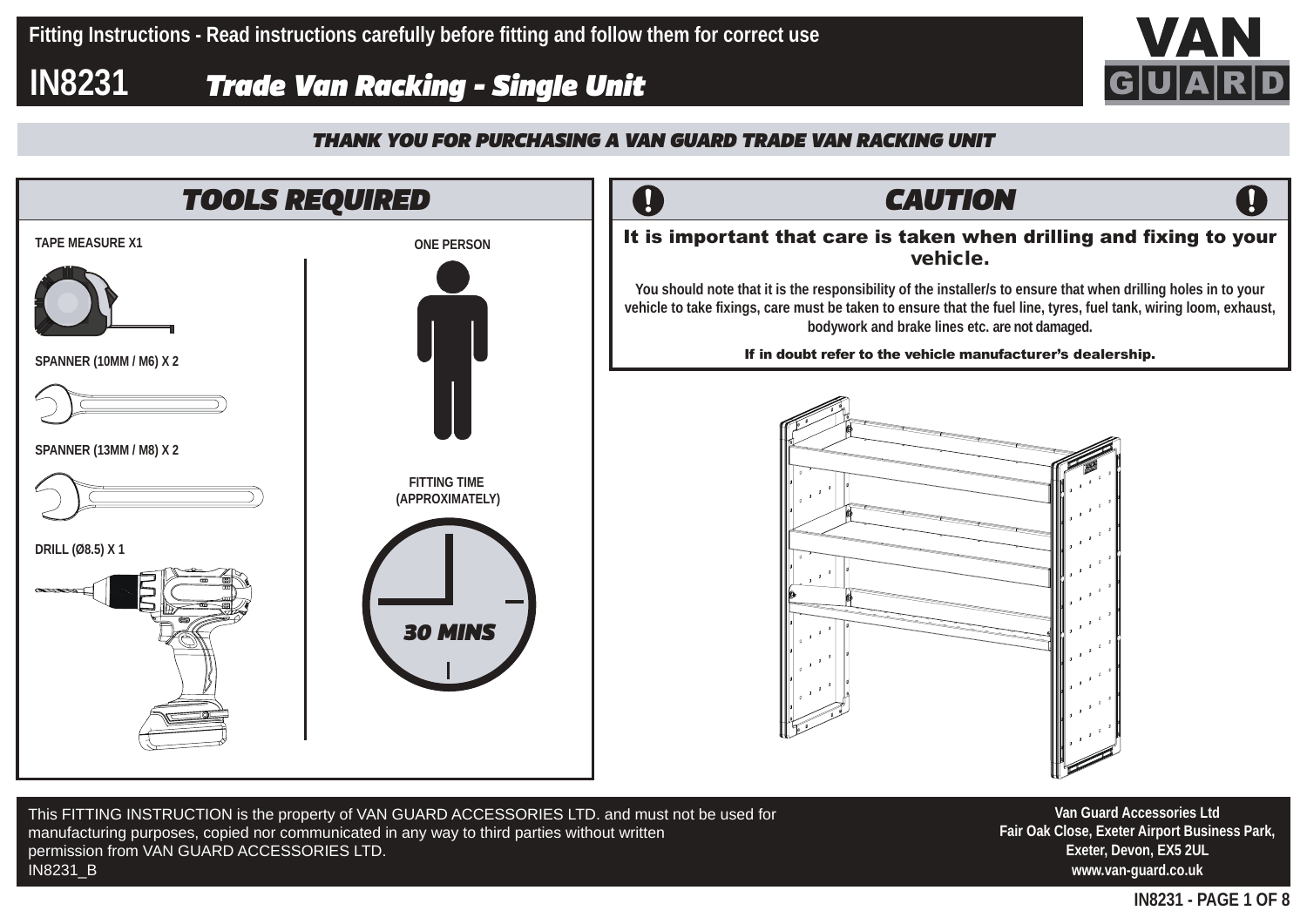#### PLEASE TAKE THE TIME TO READ THROUGH THE IMPORTANT INFORMATION BELOW BEFORE PROCEEDING TO FIT THIS PRODUCT



**ensure there is sufficient room between the inner and outer skin, so as not to puncture the outer skin of the vehicle.**

4. **When drilling, use as short a drill bit as possible to prevent damaging the vehicle. Use corrosion protection when drilling.**

5. **Regularly inspect all fixings and parts. Any damaged or worn parts should be immediately removed the vehicle and replaced.**

6. **We recommend this product is only fitted to vehicles with a full bulkhead.**

7. **This product must be fixed in place, even if it is not to be fitted inside a vehicle.**

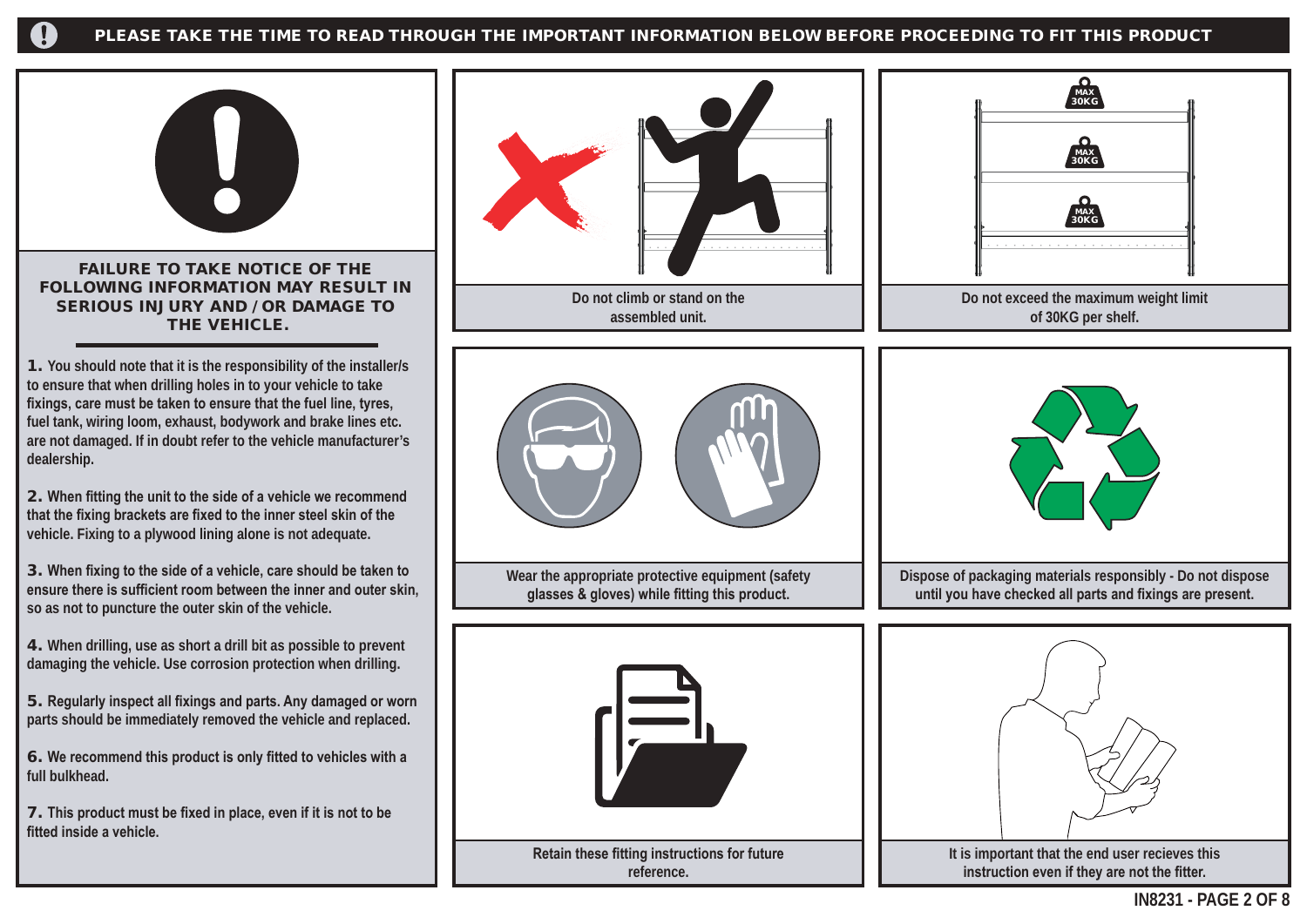$\overline{\mathbf{0}}$ 

| <b>KT5447</b>              | <b>KT5449</b>         | <b>KT5450</b>       | KT5451                     |
|----------------------------|-----------------------|---------------------|----------------------------|
| <b>SHELF FIXING KIT</b>    | <b>FIXING KIT A</b>   | <b>FIXING KIT B</b> | <b>FIXING KIT C</b>        |
| <b>FX4011 X4</b>           | <b>FX4002 X6</b>      | <b>FX4011 X8</b>    | <b>FX4013 X8</b>           |
| (M8 FLANGE NUT)            | (M8 NYLOC NUT)        | (M8 FLANGE NUT)     | (M6 WASHER)                |
|                            |                       |                     | $\bullet$                  |
| <b>FX4040 X4</b>           | <b>FX4011 X4</b>      | <b>FX4040 X8</b>    | <b>FX4016 X8</b>           |
| (M8 WASHER)                | (M8 FLANGE NUT)       | (M8 WASHER)         | (M6 FLANGE NUT)            |
|                            |                       |                     |                            |
| <b>FX4138 X4</b>           | <b>FX4040 X16</b>     | <b>FX4048 X4</b>    | <b>FX4040 X8</b>           |
| (M8X50 COACH BOLT - BLACK) | (M8 WASHER)           | (M8X50 COACH BOLT)  | (M8 WASHER)                |
|                            |                       | <b>SHANDLING</b>    |                            |
| <b>ME0918 X2</b>           | <b>FX4048 X4</b>      | <b>FX4141 X4</b>    | <b>FX4061 X8</b>           |
|                            | (M8X50 COACH BOLT)    | (M8X16 COACH BOLT)  | (M6X14 HEX BOLT)           |
| 1111<br><b>ME0919 X4</b>   | <b>ANNUARD ANTIST</b> |                     |                            |
|                            | <b>FX4140 X6</b>      |                     | <b>FX4142 X8</b>           |
| $\sim$                     | (M8X50 HEX BOLT)      |                     | (No14 3/4" SELF TAP SCREW) |
| <b>ME0920 X2</b>           | Maramanana a          |                     |                            |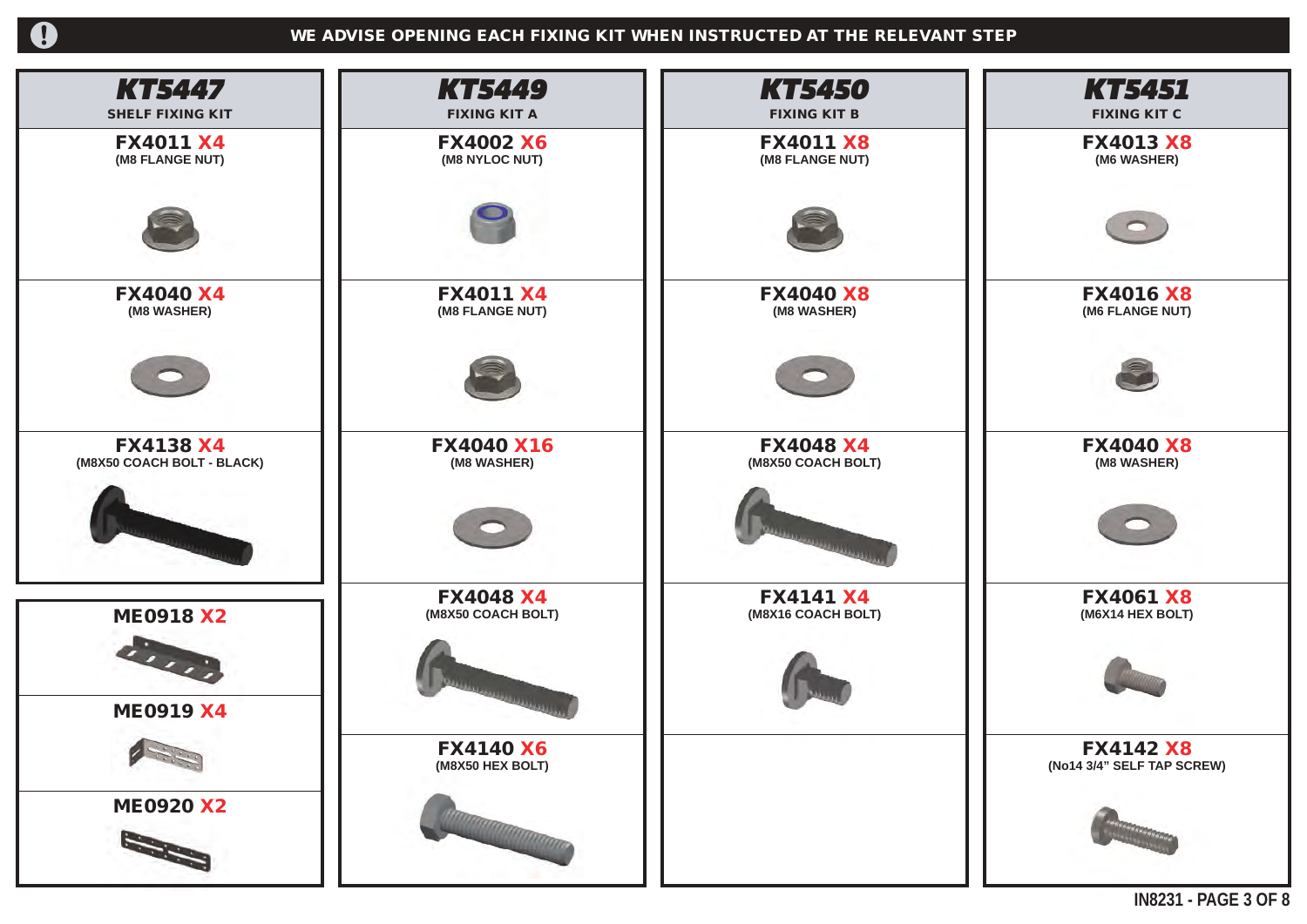## A

### SHELF FIXING METHOD (PAGE 1 OF 1)

**1.1** 1.1 Open KT5447 (shelf fixing kit) - This fixing kit will be packed in the same box as the shelves (one fixing kit per shelf) and will provide the fixings required to assemble 1.2 the shelves to the side panels. See page three for the parts included in this fixing kit.







**1.4** Tighten all fixings to 5Nm. Take care not to damage the unit by over tightening

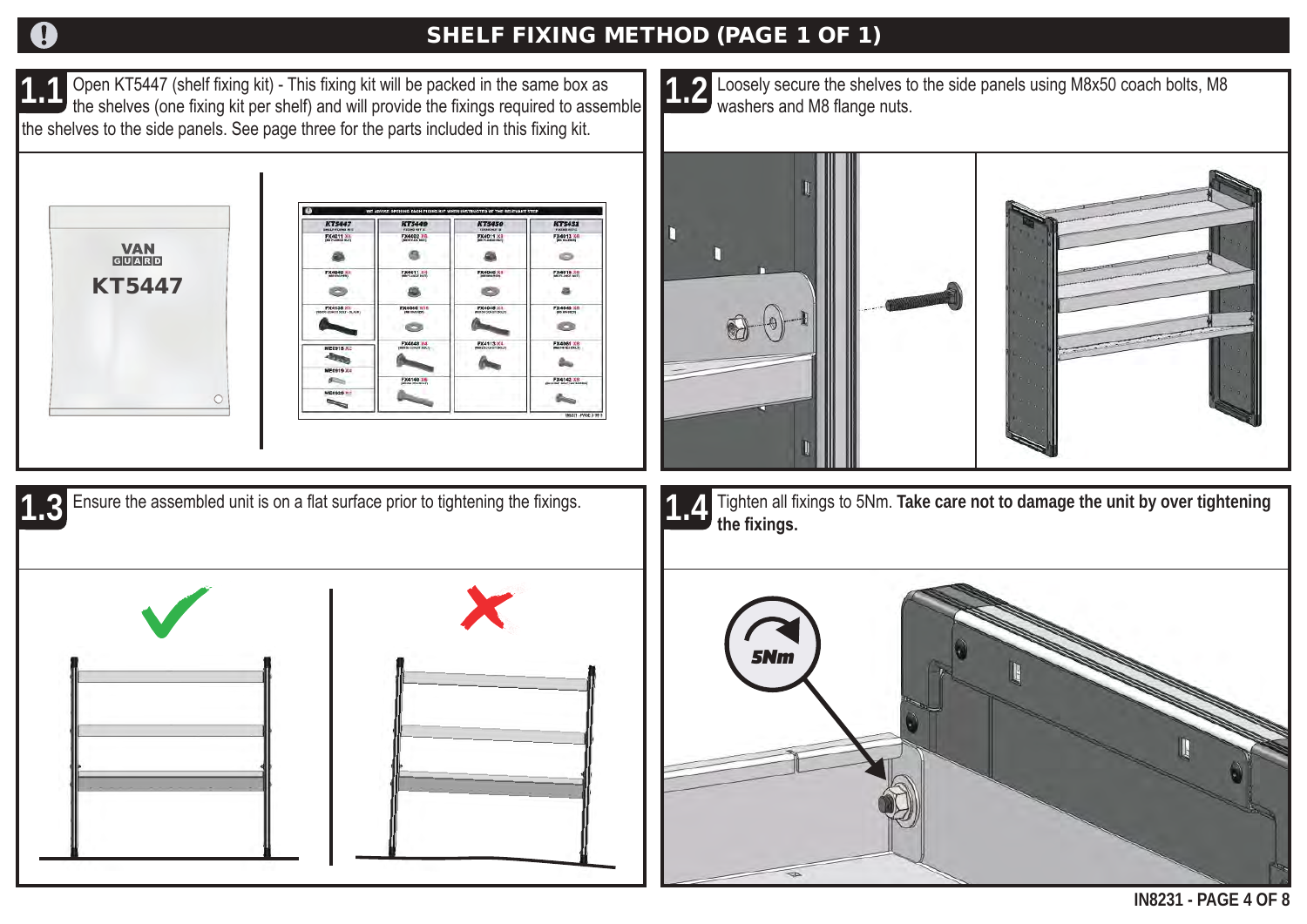### RECOMMENDED FLOOR FIXING METHOD (PAGE 1 OF 2)

**2.1** The following steps list our recommended method for fixing the racking unit to the floor of a vehicle. **Prior to proceeding past this point please take the time to read through the important notes on page two.**

> ė A Â

**2.2**

O Open KT5449 (fixing kit A) - This fixing kit will provide the fixings to fix the unit to the floor of a vehicle. See page three for the parts included in this fixing kit.





**2.3** Secure the floor brackets (ME0918) to the side panels using M8x50 coach bolts, M8 washers and M8 flange nuts. Tighten to 5Nm. **Take care not to damage the unit by over tightening the fixings.**



**2.4** Position the unit inside the vehicle in desired position.

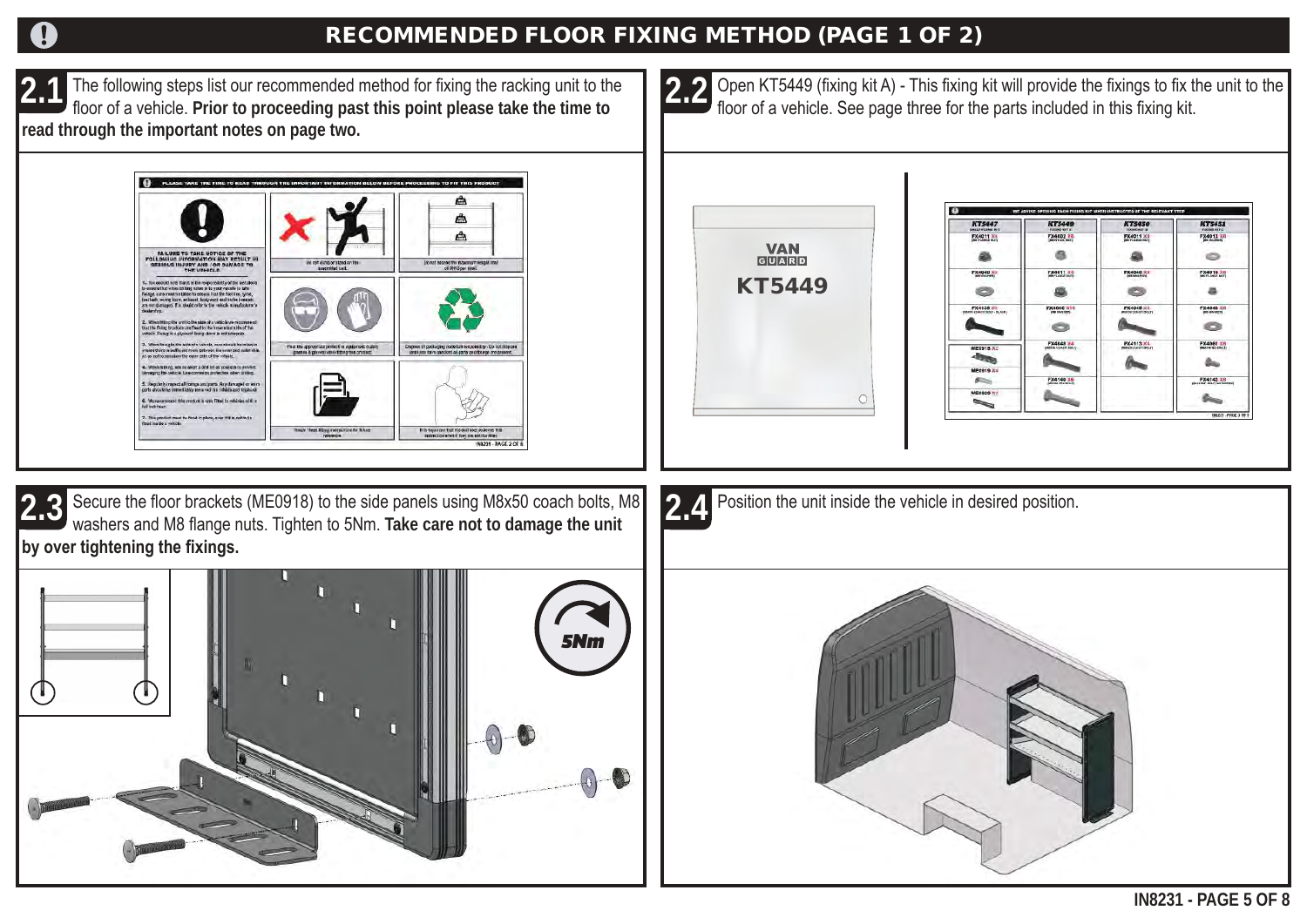### RECOMMENDED FLOOR FIXING METHOD (PAGE 2 OF 2)

# **2.5**

# *CAUTION*

### It is important that care is taken when drilling and fixing to your vehicle.

**You should note that it is the responsibility of the installer/s to ensure that when drilling holes in to your vehicle to take fixings, care must be taken to ensure that the fuel line, tyres, fuel tank, wiring loom, exhaust, bodywork and brake lines etc. are not damaged.**

If in doubt refer to the vehicle manufacturer's dealership.

 Measure from the side and rear of the vehicle and note down the positions of the floor brackets. Use the same measurements underneath the vehicle to check that the underside is clear of any obstructions so drilling can take place. **2.6**







2.8 Bolt down through the floor brackets using M8x50 hex bolts and M8 washers, secure under the vehicle using M8 washers and M8 nyloc nuts.

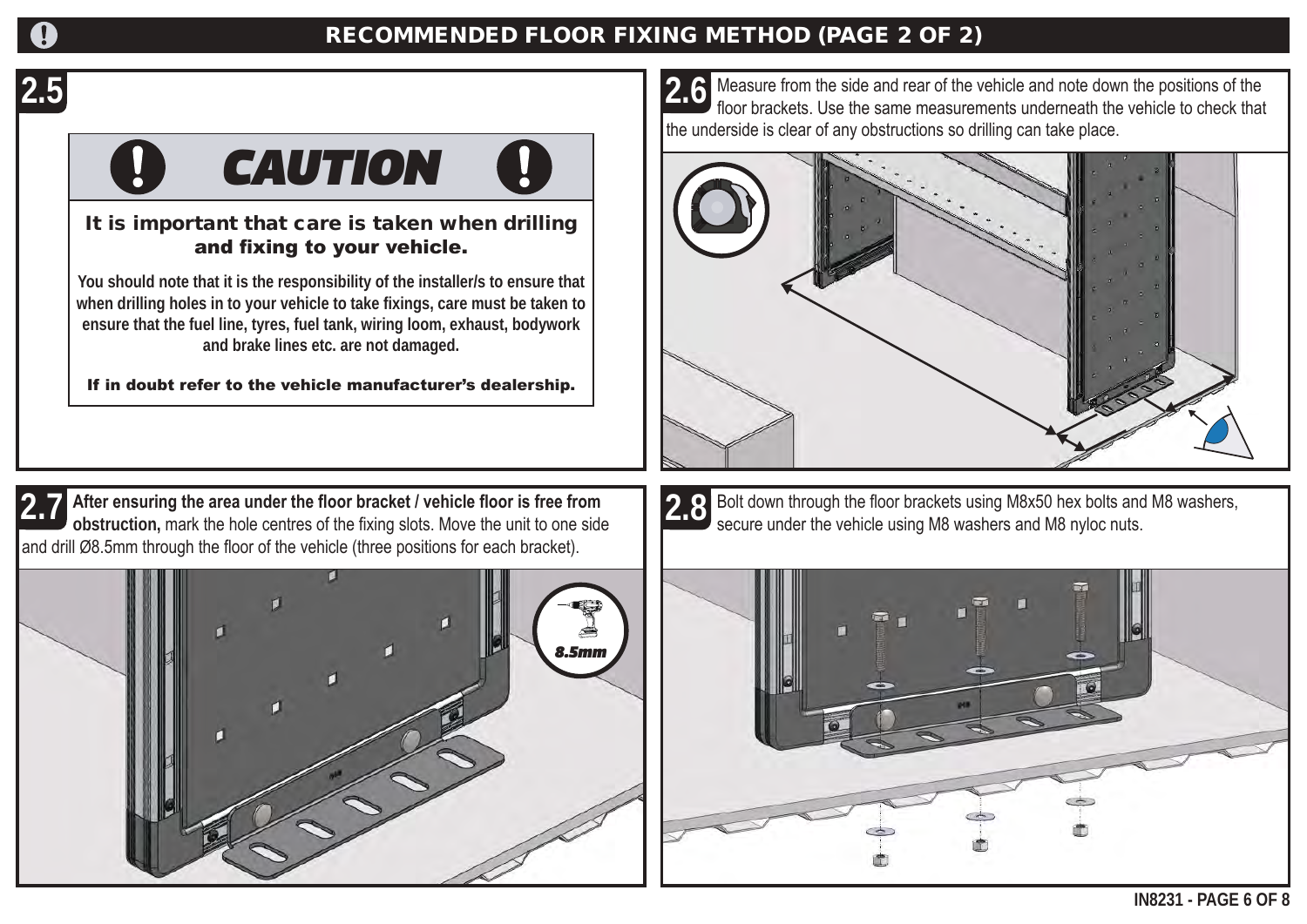### RECOMMENDED SIDE FIXING METHOD (PAGE 1 OF 2)

 The following steps list our recommended method for fixing the racking unit to the side of a vehicle. **Prior to proceeding past this point please take the time to read through the important notes on page two. 3.1**



 Open KT5450 (fixing kit B) & KT5451 (fixing kit C) - These fixing kits will provide the fixings to fix the unit to the side of a vehicle. See page three for the parts included in these fixing kits. **3.2**





**3.3** Each side panel requires 2x fixing brackets as shown in FIG.1. Secure the fixing brackets (ME0919) to the unit in the required positions using M8x50 coach bolts, M8 washers and M8 flange nuts as shown in FIG.2. Take and M8 flange nuts as shown in FIG.2. Take care not to damage the unit by over tightening the fixings. Ensure the fixing brackets are positioned to pick up on the inner steel skin of the vehicle and are not against the outer skin. If required an extension bracket can be used as shown in FIG.3.